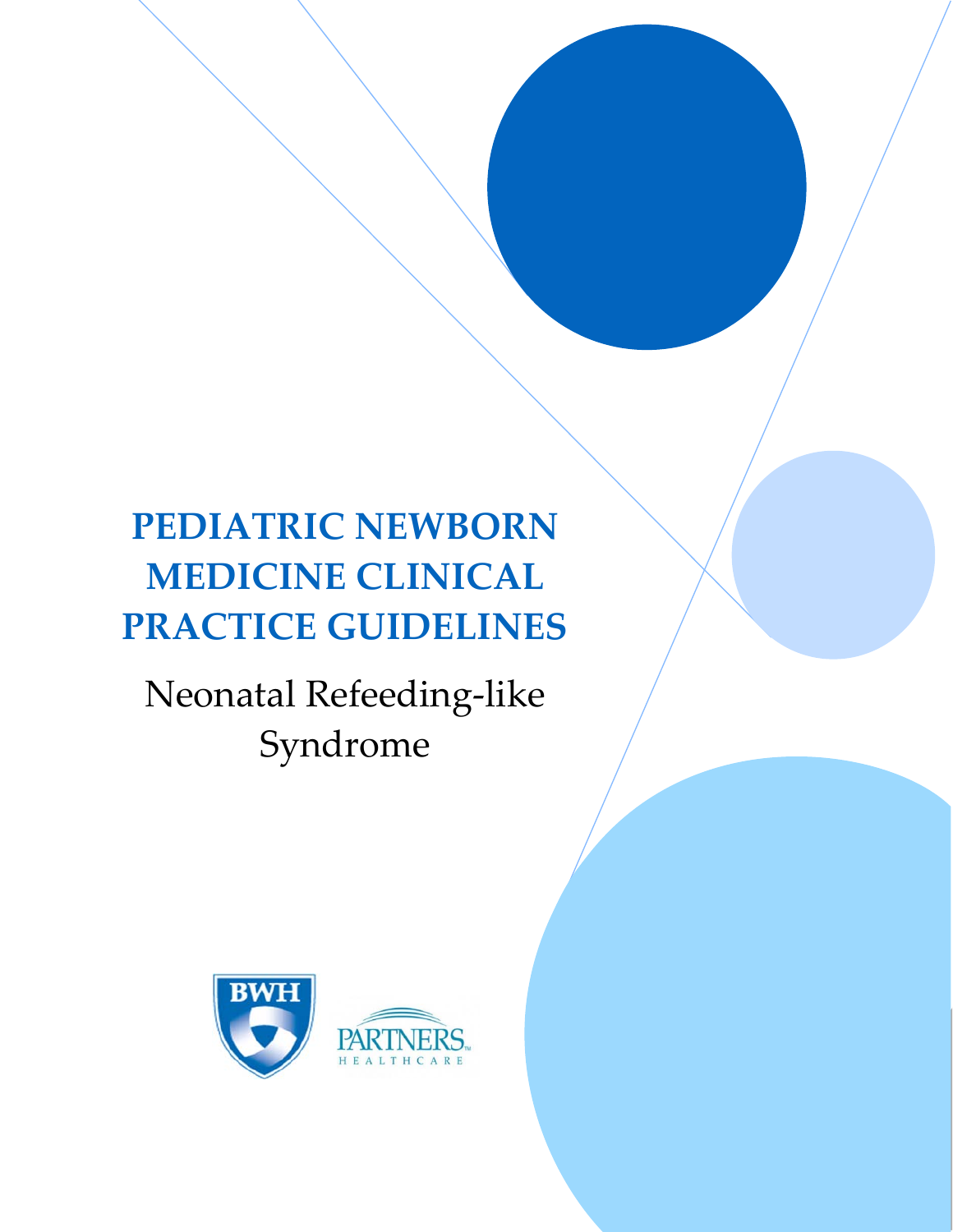

**Clinical Practice Guideline: Neonatal Refeeding‐like Syndrome**

**Points of emphasis/Primary changes in practice:**

**1. No NICU policy on Neonatal Refeeding‐like Syndrome exists.**

**2. We created a new policy to provide guidance about best practices for prevention and treatment of this condition.**

**3. The overall goal is for the multidisciplinary NICU clinical team to systematically identify at risk patients and intervene early to minimize the occurrence of severe hypophosphatemia**

**Rationale for change: Creation of new policy.**

**Questions? Please contact:** Neonatal Clinical Pharmacist and Clinical Nutrition Working Group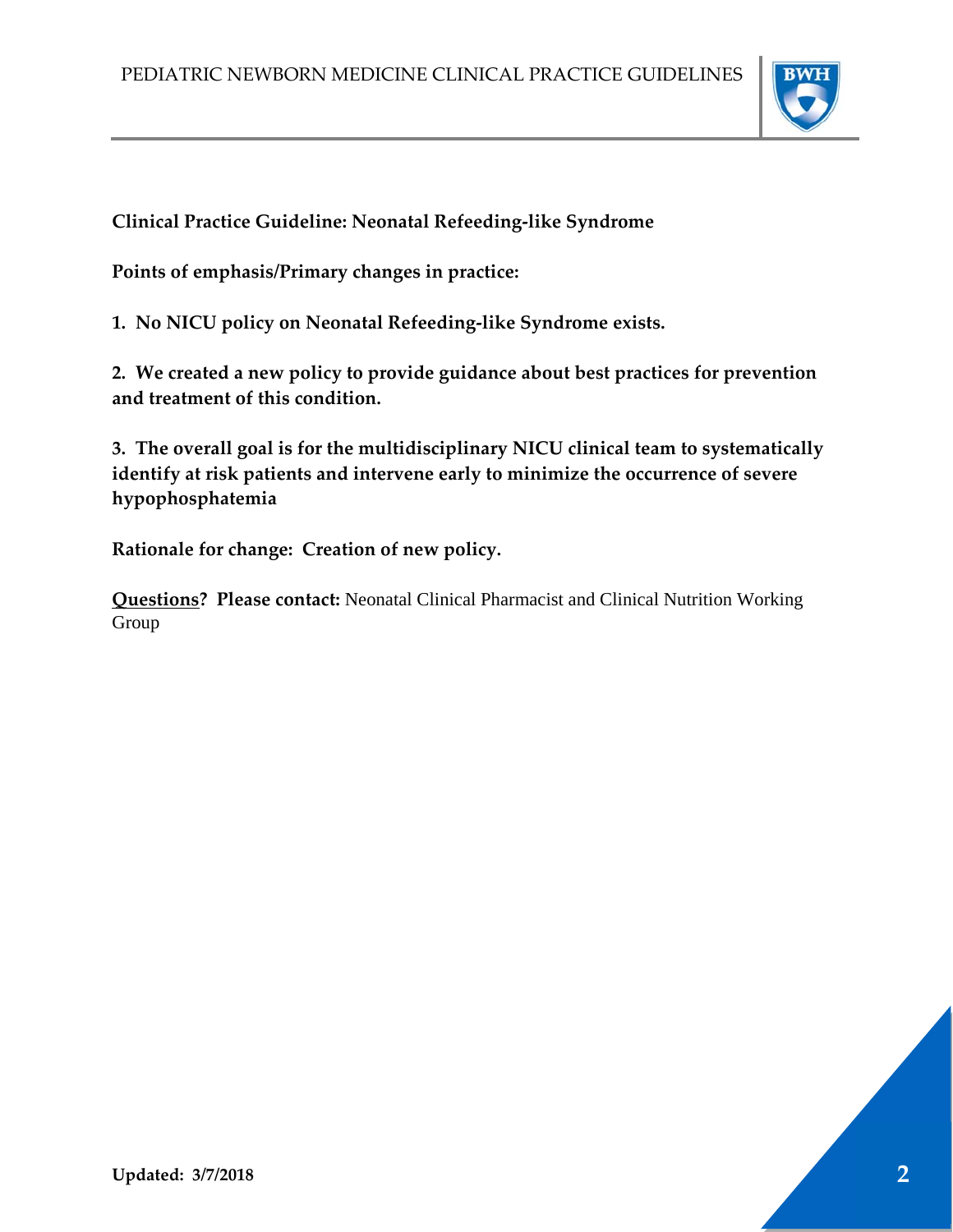

| <b>Clinical Guideline Name</b>                              | Neonatal Refeeding-like Syndrome                                                                                                                             |
|-------------------------------------------------------------|--------------------------------------------------------------------------------------------------------------------------------------------------------------|
| <b>CWN Clinical Practice</b><br><b>Manual Policy Number</b> |                                                                                                                                                              |
| <b>Implementation Date</b>                                  |                                                                                                                                                              |
| <b>Due for CPC Review</b>                                   |                                                                                                                                                              |
| <b>Contact Person</b>                                       | Neonatal Clinical Pharmacist and Clinical Nutrition Working Group                                                                                            |
| <b>Approved By</b>                                          | NICU Clinical Nutrition Working Group 12/6/17<br>Neonatal Pharmacy Committee _1/2018<br>Dept of Pediatric Newborn Medicine Clinical Practice Council _4/2018 |

# **I. Purpose**

The purpose of this clinical practice guideline is to ensure that infants at risk of Neonatal Refeeding-like syndrome (1) are consistently identified, (2) receive consistent preventive interventions and (3) receive appropriate treatment if Neonatal Refeeding-like Syndrome occurs.

# **II. Scope**

This guideline applies to infants in the neonatal intensive care unit (NICU), with emphasis on very‐low‐birth‐weight (VLBW) infants receiving parenteral nutrition support. The scope of this guideline includes the identification, evaluation, monitoring, prevention, treatment and related care of infants who are being evaluated for Neonatal Refeeding‐like Syndrome in the NICU.

## **III. Guidelines**

**Background:** Refeeding Syndrome (RS) is characterized by a combination of fluid and electrolyte disorders that can occur in both children and adults when enteral or parenteral nutrition is initiated after a period of starvation or malnutrition (Pulcini 2016, Skipper 2012, Boateng 2010, Mehanna 2008, Kraft 2005). Signs and symptoms range from mild to severe and include hypophosphatemia, hypokalemia, hypomagnesaemia, hyperglycemia, vitamin and mineral deficiencies (most notably thiamine) and sodium/fluid retention.

**Pathophysiology:** During prolonged periods of starvation, insulin secretion is suppressed and the body uses endogenous stores of glycogen, amino acids, and fat for energy. Upon reintroduction of a carbohydrate source, insulin secretion increases and there is a shift back to glucose as the predominant fuel source. This shift leads to an increase in the production of phosphorylated intermediates of glycolysis. The high demand for phosphorus in this anabolic state combined with low total body stores (despite normal serum levels) and the action of insulin to shift phosphorus into the intracellular space together ultimately lead to the hallmark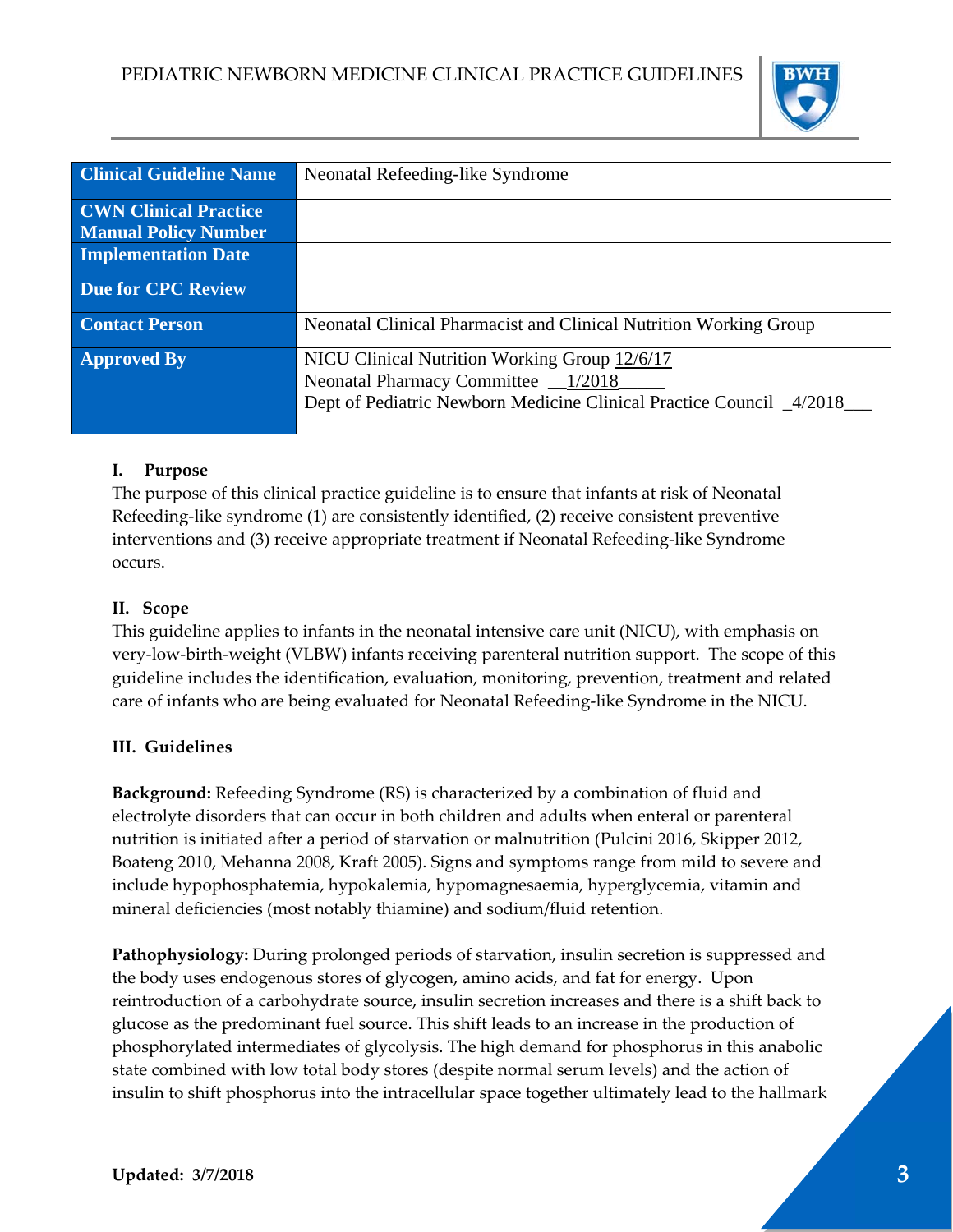

sign of RS: hypophosphatemia (Kraft 2005, Boateng 2010). Other manifestations of refeeding syndrome include hypokalemia and hypomagnesemia (also due to insulin effects to shift K and Mg intracellularly); sodium retention and fluid overload (likely due to decreased renal excretion of sodium and water as a result of hyperinsulinemia) and thiamine deficiency (a cofactor required for carbohydrate metabolism with available stores being quickly depleted) (Boateng 2010, Kraft 2005).

See **Appendix 1** for select complications of RS and associated electrolyte dyscrasias [based on adult and pediatric literature (Boateng 2010, Kraft 2005, Pulcini 2016)].

#### **Risk Factors & Etiology of Neonatal Refeeding‐like Syndrome**

Although most reports of RS involve pediatric and adult populations, recent literature highlights a syndrome in neonates characterized by similar metabolic alterations (Bonsante 2013, Brener 2015, Moltu 2013, Senterre 2015). As early and higher doses of parenteral amino acids have become standard of care in the recent years (Kleinman 2014), hypophosphatemia and other electrolyte and mineral abnormalities may occur in the absence of adequate electrolyte and mineral provision in the first days of life (Bonsante 2013, Brener 2015, Senterre 2015). This is likely due to earlier achievement of an anabolic state at the cellular level, which promotes phosphorus and potassium uptake with concurrent calcium mobilization from the bone. Bonsante and colleagues have proposed an algorithm to ensure provision of adequate phosphorous and appropriate calcium doses alongside early amino acid delivery (Bonsante 2013). Adjustments to parenteral calcium and phosphorus ratios, specifically  $\leq 1$  mmol:mmol, have also been proposed to minimize hypercalcemia and hypophosphatemia seen with higher early doses of amino acid delivery (2‐3.5 g/kg/day) (Senterre 2015, Mulla 2017). Individualized ratios may be warranted beyond the first day of birth in response to close monitoring of serum electrolytes (Boubred 2015).

A higher incidence of "Refeeding‐like" syndrome has been reported in small‐for‐gestational age (SGA, <10%ile) and growth‐restricted infants (Ross 2013, Boubred 2015, Moltu 2013, Rouba 2016, Mulla 2017) as compared with normally‐grown infants. While IUGR mimics a state of malnourishment during the gestational period, metabolic pathways and alterations likely differ slightly from pediatric or adult states of starvation. The most common cause of IUGR is placental insufficiency, which results in a chronic malnourished state for the fetus, including reductions in muscle mass for body weight, glycogen stores in the liver and skeletal muscle, and adipose tissue (Hay 2001). Additionally, active transfer of potassium and phosphorus across the placenta may also be limited (Boubred 2015). IUGR infants born *preterm* also have reductions in muscle weight, glycogen stores and adipose tissue as well as bone mineralization and calcium and phosphorous stores due to their shortened gestation.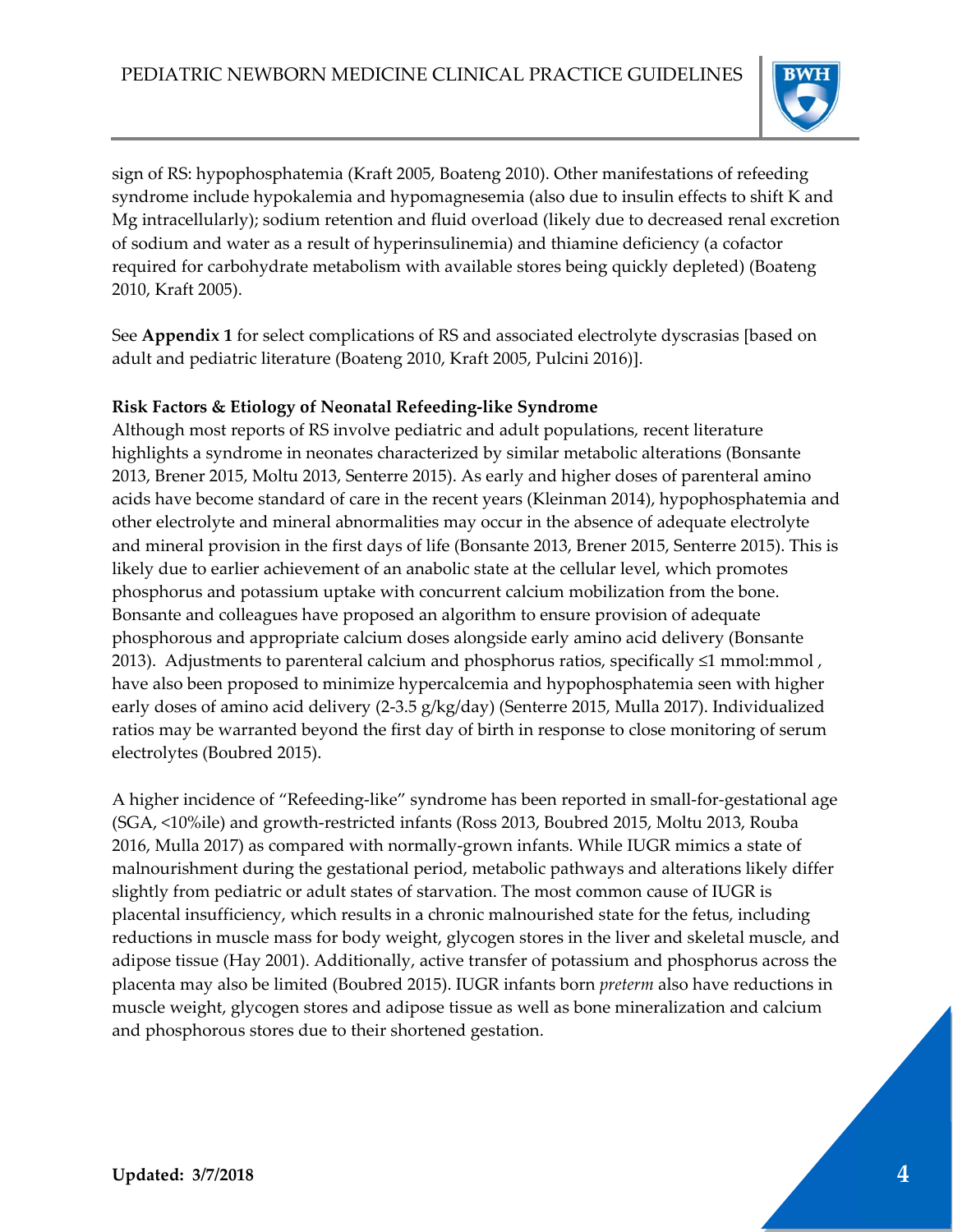

#### **Timeline**

Electrolyte disorders generally occur in neonates within 2‐5 days after nutrition support begins (Boubred 2015, Ross 2013, Moltu 2012). Based on the pediatric literature RS may take up to 7‐10 days to appear (Pulcini 2016), although this later onset is not consistent with our clinical experience.

## **Incidence and Clinical Data**

The overall incidence of a Neonatal Refeeding‐like syndrome among neonates is unknown and likely varies due to nutritional and clinical management. However, the incidence of hypophosphatemia due to a 'Refeeding‐like syndrome' appears to be highest among IUGR compared with appropriately grown VLBW infants (approximately 40% vs. 9%) (Ross 2013, Boubred 2015). Ross and colleagues also reported higher incidence of hypophosphatemia in the setting of maternal preeclampsia, regardless of IUGR status at birth.

See **Appendix 2** for a review of Neonatal Refeeding‐like Syndrome as reported in the literature. Studies and case reports of Neonatal Refeeding‐like Syndrome vary widely by population, standards of nutrition support, definition of electrolyte abnormalities and treatment and management strategies. For example, definitions of hypophosphatemia ranged from ≤2.5‐4.95 mg/dL; severe hypophosphatemia ranged from ≤1‐2.8 mg/dL and hypokalemia ranged from ≤3‐ 3.6 mg/dL. Early amino acid delivery ranged from ≤1.5‐3.5 g/kg/day; and initiation of parenteral phosphorus and potassium delivery ranged from day of birth to several days of life. Many above listed complications of RS are commonly seen in VLBW infants during the first few days of life. Thus, clinical manifestations of Neonatal Refeeding‐like syndrome may be difficult to distinguish from complications of preterm birth.

The impact of RS‐associated electrolyte abnormalities on clinical outcomes in preterm neonates is unclear. In one study, hypophosphatemia was associated with higher risks of BPD (OR: 2.38; 95% CI: 1.73, 3.28; p<0.0001), the need for mechanical ventilation ≥3 days (OR: 1.76, 95% CI: 1.1, 2.70, p=0.0096), and patent ductus arteriosus (OR: 1.68; 95% CI: 1.24, 2.27; p=0.0004), after controlling for birth gestational age, weight and IUGR (Ross 2013). However, hypophosphatemia does not appear to be associated with an increased risk for late onset sepsis (Ross 2013, Brener 2015).

How to balance of risks of RS‐associated electrolyte abnormalities with benefits of enhanced nutritional support must also be considered. An illustrative example is a randomized trial of an enhanced nutrition regimen consisting of higher parenteral amino acid and higher/different lipid emulsions from day of birth for VLBW infants. Lower mean phosphorous (despite higher phosphorous delivery) and potassium levels during the first week of life were found in the intervention group. However, clinically significant benefits of the intervention included shorter time to weight loss nadir (2.5 vs. 3.9 days, p=0.01) and shorter time to regain birth weight (7.1) vs. 9.7 days, p=0.02).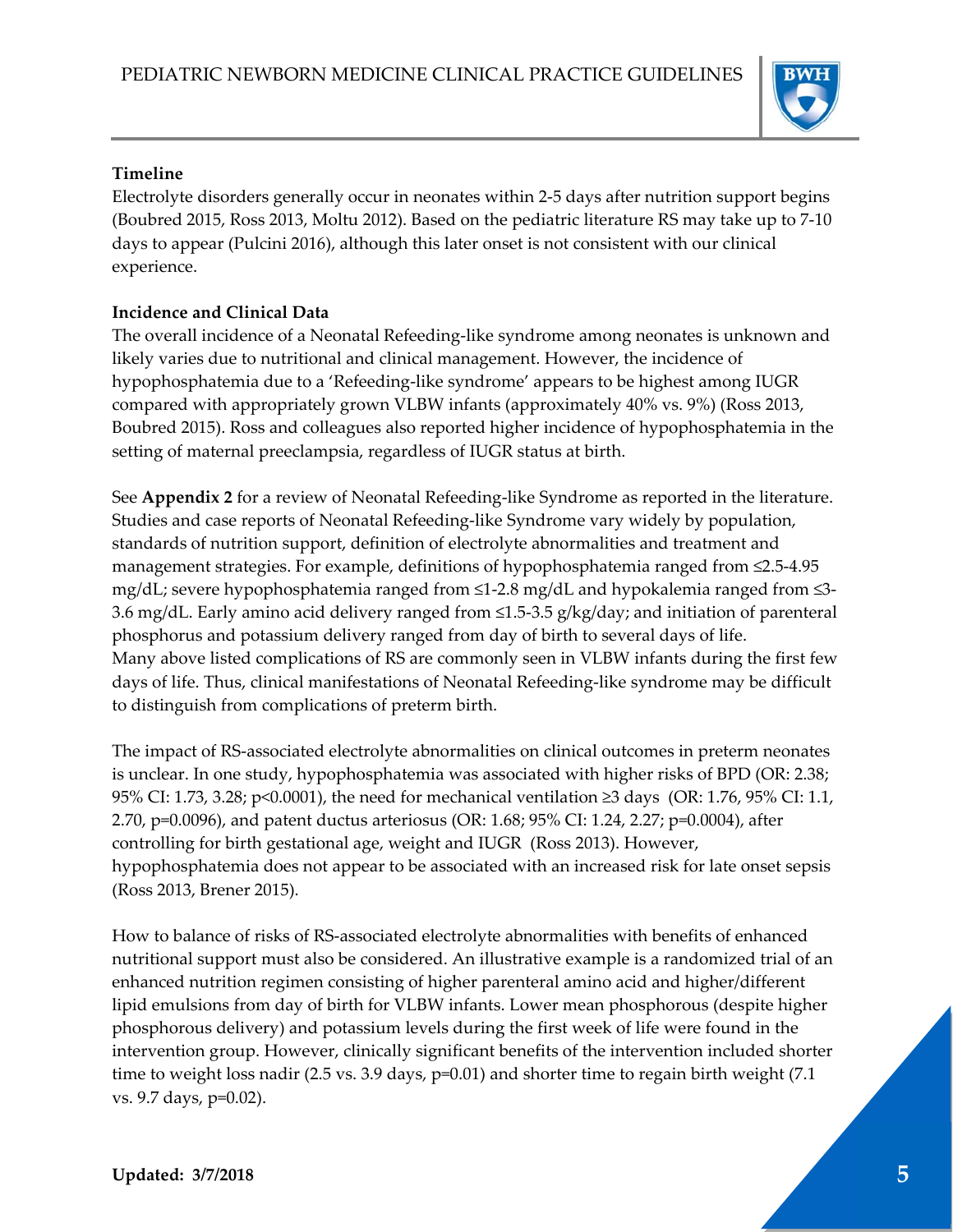

Based on the current evidence and literature available, careful monitoring and adjustment of early amino acid and micronutrient delivery is warranted in the VLBW population to decrease risk of developing Neonatal Refeeding‐like syndrome and possible associated adverse outcomes. Growth restricted infants or those born with maternal pre‐eclampsia/placental insufficiency are at highest risk.

#### **Prevention & Treatment**

Limited and varied evidence exists describing Neonatal Refeeding-like syndrome and regarding optimal intervention and monitoring strategies, including normal electrolyte serum concentrations and electrolyte repletion dosing regimens. Earlier and adequate provision of phosphorous and potassium and adjusted calcium and phosphorus ratios in parenteral nutrition support may limit electrolyte abnormalities and associated complications (Ross 2013, Boubred 2015, Jamin 2010, Senterre 2015, Brener 2015). One expert group proposes that the safest means of electrolyte repletion is enteral therapy (Gaasbeek 2005). Enteral supplementation can be achieved by routine fortification of preterm milk or use of preterm formula, and via use of enteral supplementation outside of routine feeds.

General principles: Identify patients at risk for Neonatal Refeeding-like Syndrome (see Risk Factors section), monitor electrolytes closely, be cautious with parenteral nutrition advancements, institute nutrition interventions before considering IV electrolyte repletion, initiate enteral feeds as soon as possible with consideration of early fortification and/or consider enteral repletion of phosphorous and potassium based on risk versus benefit of individual patient.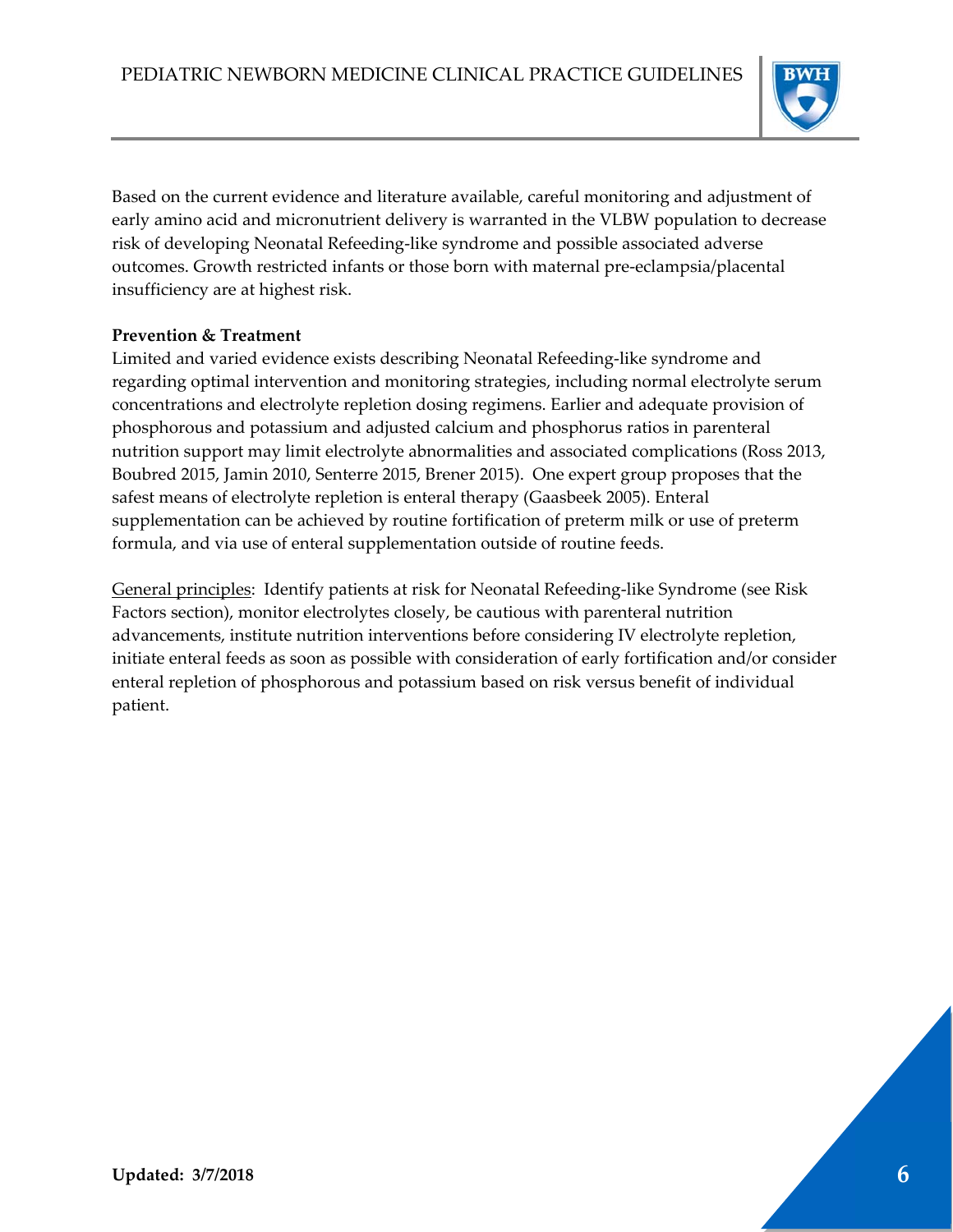

# **BWH NICU Therapeutic Algorithm for At‐Risk Patients:**

| <b>First Line:</b>  | Neonatal Stock PN with Phosphate at birth                                            |  |  |
|---------------------|--------------------------------------------------------------------------------------|--|--|
| <b>Second Line:</b> | Custom PN adjustments to amino acids and Calcium: Phosphorus (Ca:P) ratio            |  |  |
| Third Line:         | IV electrolyte repletion                                                             |  |  |
|                     | If Enteral Access: Consideration of early fortification and/or electrolyte repletion |  |  |

# **Prevention &Treatment Flow Chart**

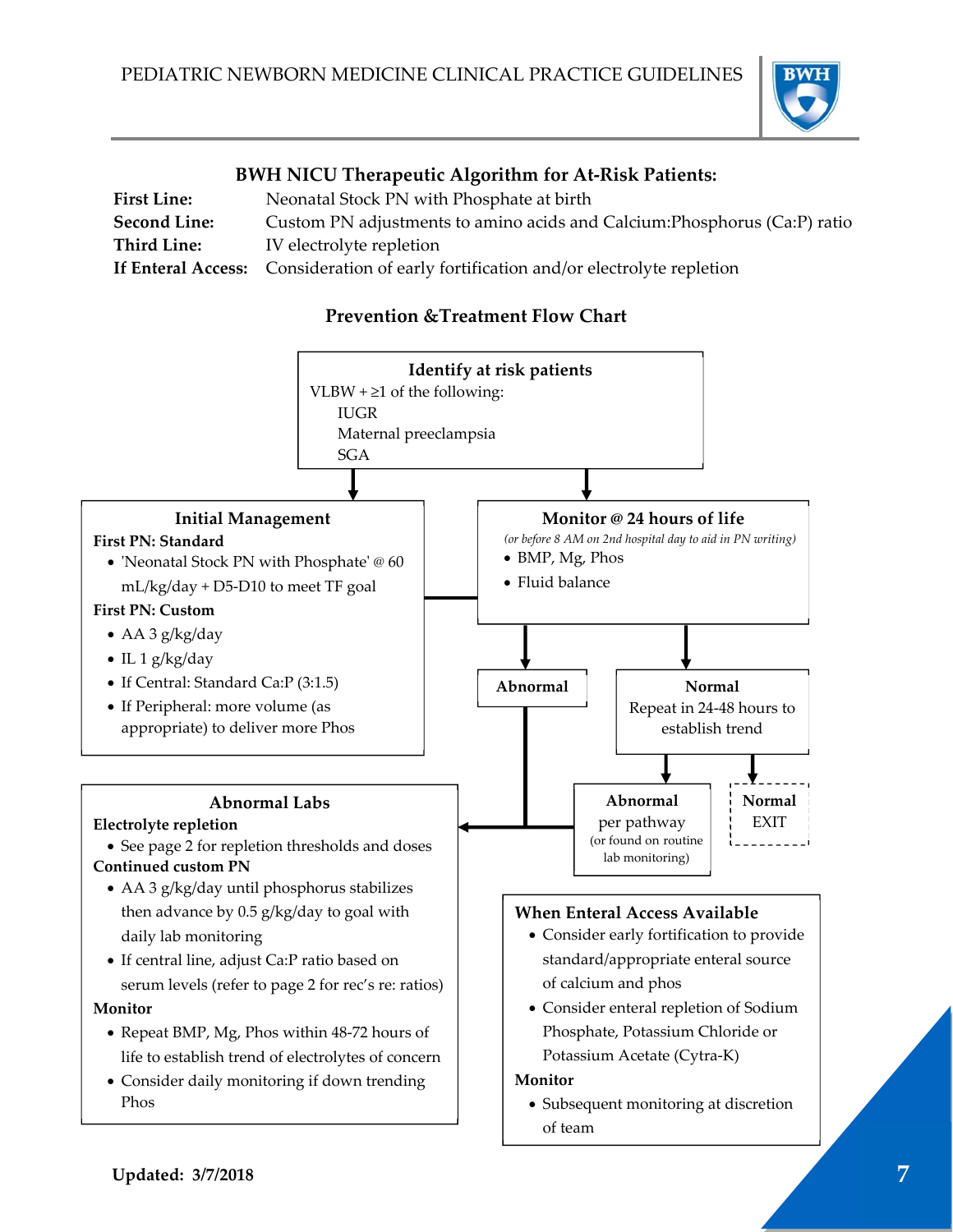

#### **Assessment and Monitoring**

- Perinatal history (for history of maternal preeclampsia and IUGR).
- Birth weight assessment for VLBW status and size-for-gestational age categorization.
- Laboratory tests:
	- o Chemistries including phosphorus, calcium, potassium and magnesium.
	- o Blood glucose level
- Fluid status

#### **Classification of levels**

Symptoms of hypophosphatemia among adult patients are usually not seen until serum levels fall below 1 mg/dL (Boateng 2010). It is unknown at which level symptoms appear in neonates. However, reference norms for infants are known to be higher than those in adults (Custer 2009).

| <b>Electrolyte Abnormality</b> | Level/Severity                |
|--------------------------------|-------------------------------|
| Hypophosphatemia               | Mild: $2.5 - 4$ mg/dL         |
|                                | Moderate: $1.5 - 2.5$ mg/dL   |
|                                | Severe: $< 1.5$ mg/dL         |
| Hypokalemia                    | Mild: $2.5 - 3.1$ mmol/L      |
|                                | Moderate/Severe: < 2.5 mmol/L |
| Hypomagnesemia                 | $< 1.5$ mg/dL                 |

# **BWH NICU Classifications of Electrolyte Abnormalities**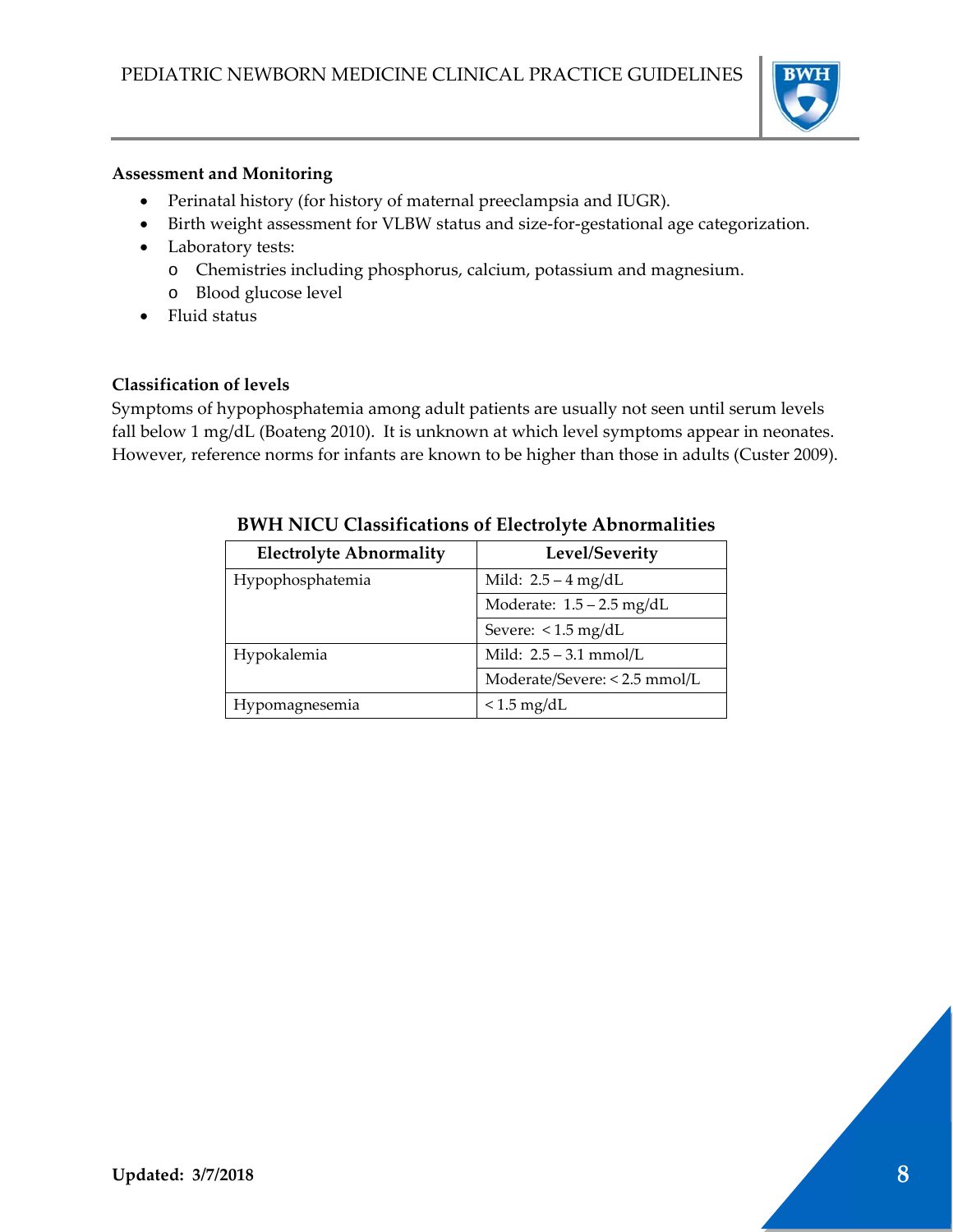# **Electrolyte Replacement**

| <b>Electrolyte Abnormality</b> | Level/Severity     | <b>Intravenous Intervention</b>                                 | <b>Enteral Intervention</b>    |
|--------------------------------|--------------------|-----------------------------------------------------------------|--------------------------------|
| Hypophosphatemia               | Mild:              | Adjustments to PN:                                              | Sodium phosphate:              |
|                                | $2.5 - 4$ mg/dL    | -Amino acid (AA) restriction to 3 g/kg/day, check full BMP, Mg, | 0.5 mmol/kg PO daily;          |
|                                |                    | Phos prior to any advance                                       | may increase up to             |
|                                |                    | -Adjust Calcium to Phosphorus ratio (Ca: P)                     | 2 mmol/kg/day                  |
|                                |                    | If central access:                                              |                                |
|                                |                    | AND <100 mL/kg/day: 4:2 (Avoid with PN volume >100 mL/kg/day)   |                                |
|                                |                    | AND elevated serum Calcium: 3:2,                                |                                |
|                                |                    | AND elevated serum Calcium on 3:2 previously: 2:2               |                                |
|                                |                    | If peripheral access:                                           |                                |
|                                |                    | Low threshold to optimize PN volume to provide more             |                                |
|                                |                    | Ca/Phos                                                         |                                |
|                                |                    | vs. restrict AA to <3 g/kg/day                                  |                                |
|                                | Moderate:          | -Step 1: PN adjustments as above                                |                                |
|                                | $1.5 - 2.5$ mg/dL  | -Step 2: If at risk/clinical suspicion of evolving Neonatal     |                                |
|                                |                    | Refeeding-like Syndrome and consecutive phosphorus levels       |                                |
|                                |                    | decreasing, may consider IV sodium or potassium phosphate as    |                                |
|                                |                    | below                                                           |                                |
|                                | Severe:            | -Sodium phosphate: 0.25 mmol/kg IV x 1                          |                                |
|                                | $< 1.5$ mg/dL      | or                                                              |                                |
|                                |                    | -Potassium phosphate**: 0.18 mmol/kg IV x 1 <sup>+</sup>        |                                |
| Hypokalemia                    | Mild:              | Adjustments to PN as able                                       | Potassium Chloride or Cytra-K: |
|                                | $2.5 - 3.1$ mmol/L |                                                                 | 1 mEq/kg PO Q12H;              |
|                                | Moderate/Severe:   | Potassium chloride: 0.5-1 mEq/kg IV x 1 <sup>+</sup>            | may increase as tolerated      |
|                                | $< 2.5$ mmol/L     |                                                                 |                                |
| Hypomagnesemia                 | $< 1.5$ mg/dL      | Magnesium sulfate: 0.4 mEq/kg IV x 1                            | n/a                            |

\*At risk if VLBW <sup>+</sup> ≥ <sup>1</sup> of the following: IUGR, maternal preeclampsia, SGA.

\*\* IV potassium phosphate contains aluminum; use only in the setting where sodium phosphate is undesirable based on laboratory results. See <u>BWH NICU DAG page</u> for more details. † Use discretion with potassium repletion in setting of renal impairment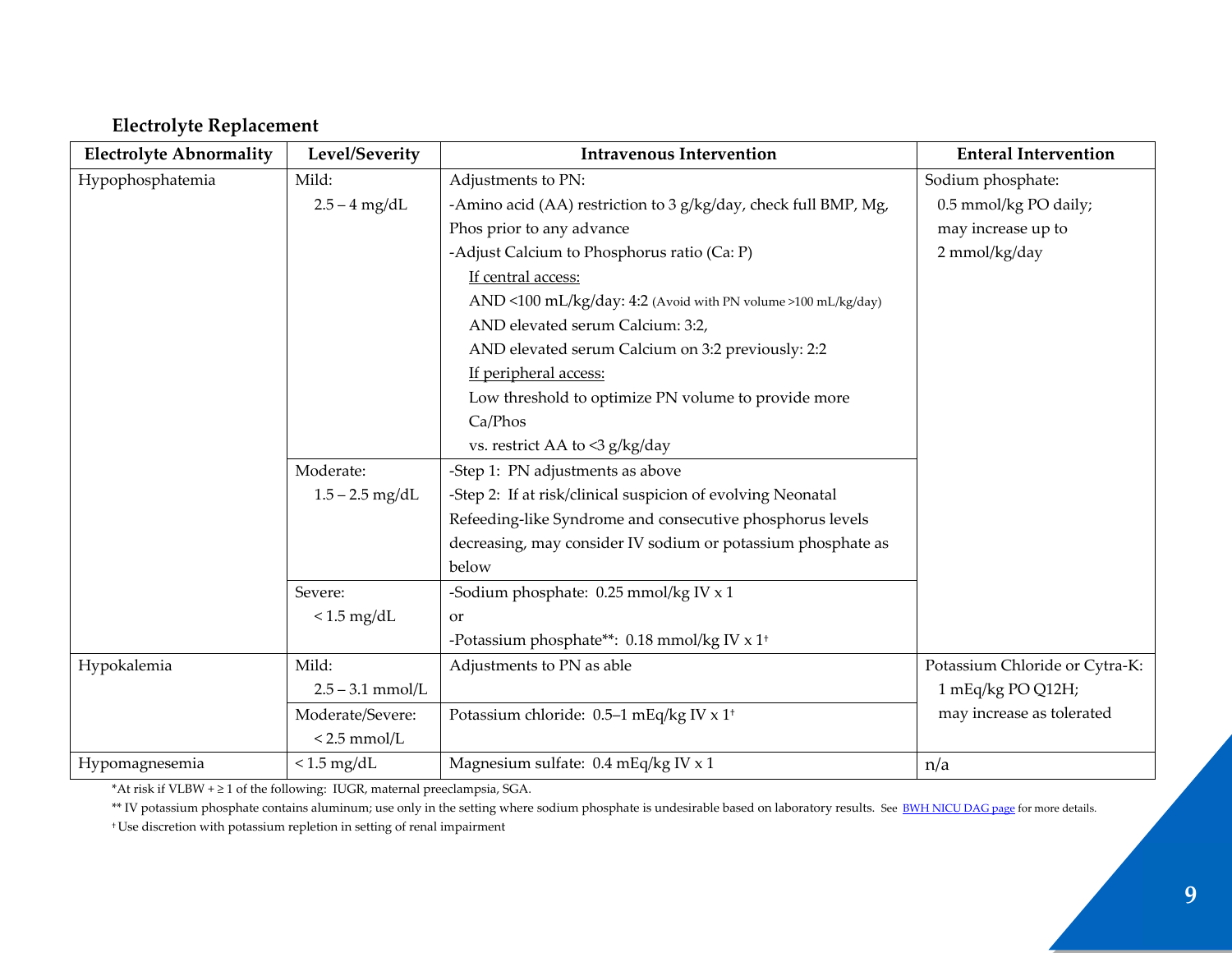## **References**

Boateng AA, Sriram K, Meguid MM, et al. Refeeding syndrome: Treatment considerations based on collective analysis of literature case reports. *Nutrition* 2010;26:156‐167.

Bonsante F, Iacobelli S, Latorre G, et al. Initial amino acid intake influences phosphorus and calcium homeostasis in preterm infants—it is time to change the composition of the early parenteral nutrition. *PLoS ONE* 2013;8(8):e72880.

Boubred F, Herlenius E, Bartocci M, Jonsson B, Vanpee M. Extremely preterm infants who are small for gestational age have a high risk of early hypophosphatemia and hypokalemia. *Acta Paediatrica* 2015;104:1077‐1083.

Brener Dik PH, Galletti MF, Fernadez Jonusas SA, et al. Early hypophosphatemia in preterm infants receiving aggressive parenteral nutrition*. J Perinatol* advance online publication, 11 June 2015; doi: 10.1038/jp.2015.54

Brown KA, Dickerson RN, Morgan LM, et al. A new graduated dosing regimen for phosphorus replacement in patients receiving nutrition support. *J Parenter Enteral Nutr* 2006;30(3):209‐214.

Clark CL, Sacks GS, Dickerson RN, et al. Treatment of hypophosphatemia in patients receiving specialized nutrition support using a graduated dosing scheme: results from a prospective clinical trail. *Crit Care Med* 1995;23(9):1504‐1511.

Custer JW. Blood Chemistries and Body Fluids. In *The Harriet Lane Handbook: A Manual for Pediatric House Officers*. 18th ed. Philadelphia, PA: Elsevier Mosby; 2009:683.

Gaasbeek A, Meinders E. Hypophosphatemia: An update on its etiology and treatment. *Am J Med* 2005;118:1094‐1101.

Hay W, Thureen P, Anderson M. Intrauterine Growth Restriction. *NeoReviews* 2001;2:129.

Ichikawa G, Watabe Y, Suzumura H, et al. Hypophosphatemia in small for gestational age extremely low birth weight infants receiving parenteral nutrition in the first week after birth. *J Pediatr Endocr Met* 2012;25(3‐4):317‐321.

Jamin A, D'Inca R, Floch NL, et al. Fatal effects of a neonatal high‐protein diet in low‐birth‐ weight piglets used as a model of intrauterine growth restriction. *Neonatology*2010;97:321‐328.

Kingston M, Al‐Siba'i MB. Treatment of severe hypophosphatemia. *Crit Care Med* 1985;13(1):16‐18.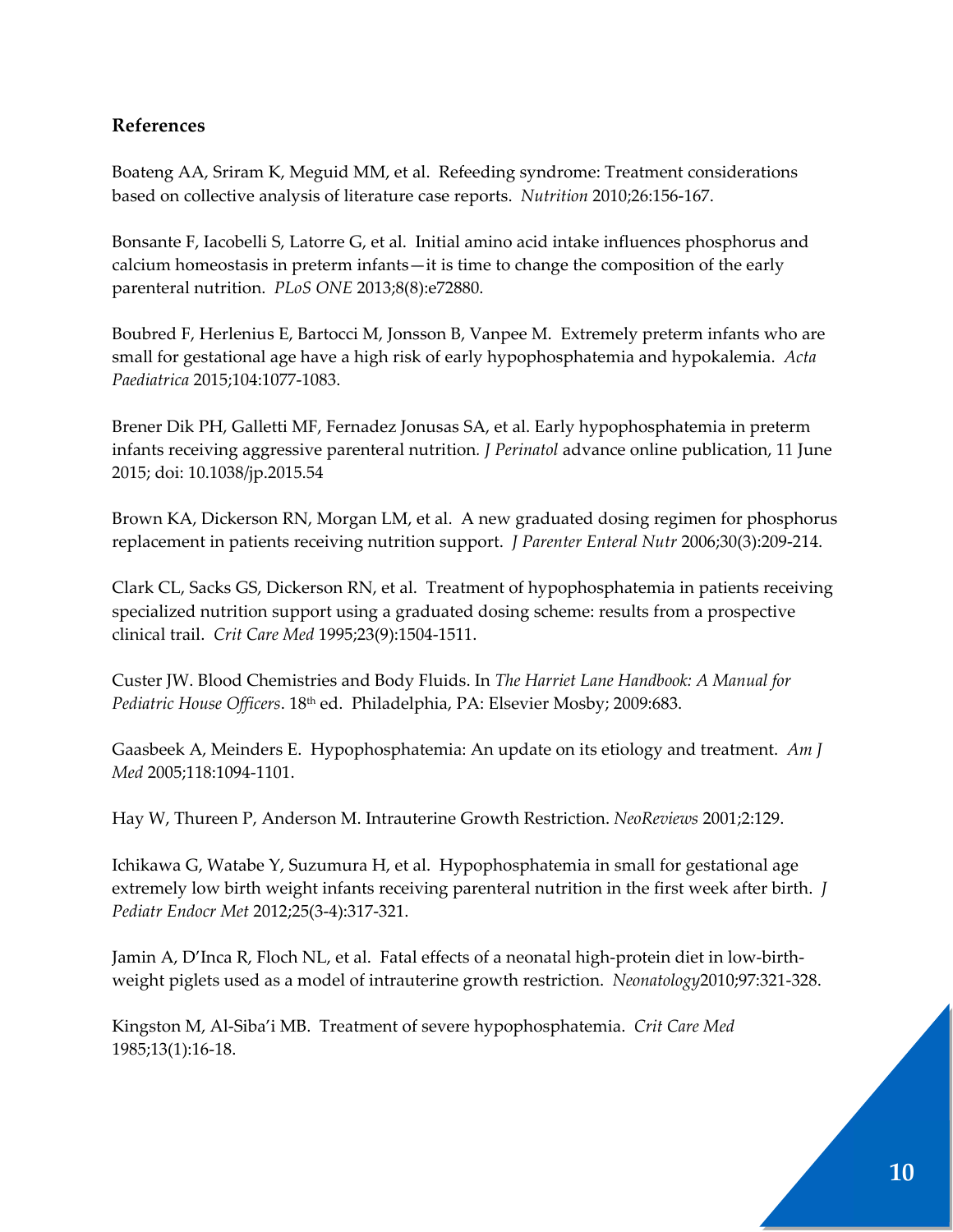

Kleinman RE, Greer FR, eds. Nutritional Needs of the Preterm Infants. In *Pediatric Nutrition*. 7th ed. Elk Grove Village, IL: American Academy of Pediatrics; 2014:83‐121.

Kraft MD, Btaiche IF, Sacks GS. Review of the Refeeding Syndrome. *Nutr Clin Pract* 2005;20:625‐ 633.

Lentz RD, Brown DM, Kjellstrand CM. Treatment of severe hypophosphatemia. *Ann Intern Med* 1978;89(6):941‐944.

Mehanna HM, Moledina J, Travis J. Refeeding syndrome: what it is, and how to prevent and treat it. *BMJ* 2008;336:1495‐1498.

Mizumoto H, Mikami M, Oda H, Hata D. Refeeding syndrome in a small-for-dates micropreemie receiving early parenteral nutrition. *PediatrInt* 2012;54:715‐717.

Moltu SJ, Strommen K, Blakstad EW, et al. Enhanced feeding in very‐low‐birth‐weight infants may cause electrolyte disturbances and septicemia—A randomized, controlled trial. *Clinical Nutrition* 2013;32:207‐212.

Mulla S, Stirling S, Cowey S, et al. Severe hypercalcaemia and hypophosphataemia with an optimized preterm parenteral nutrition formulation in two epochs of differing phosphate supplementation. *Arch Dis Child Fetal Neonatal Ed* 2017;102:F451‐F455.

Pulcini CD, Zettle S, Srinath A. Refeeding syndrome. *Pediatrics in Review* 2016;37(12):516‐523.

Ross JR, Finch C, Ebeling M, Taylor SN. Refeeding syndrome in very‐low‐birth‐weight intrauterine growth‐restricted neonates. *J Perinatol* 2013;33:717‐720.

Rouba S, Fatme C, Lama C. Thiamine Therapy and Refeeding Syndrome in Extremely Low Birth Weight Infants. *Journal of Case Reports* 2016;6(3):300‐305.

Senterre T, Abu Zahirah I, Pieltain C, et al. Electrolyte and Mineral Homeostasis After Optimizing Early Macronutrient Intakes in VLBW Infants on Parenteral Nutrition. *J Pediatrc Gastroenterol Nutr.* 2015;61(4):491‐498.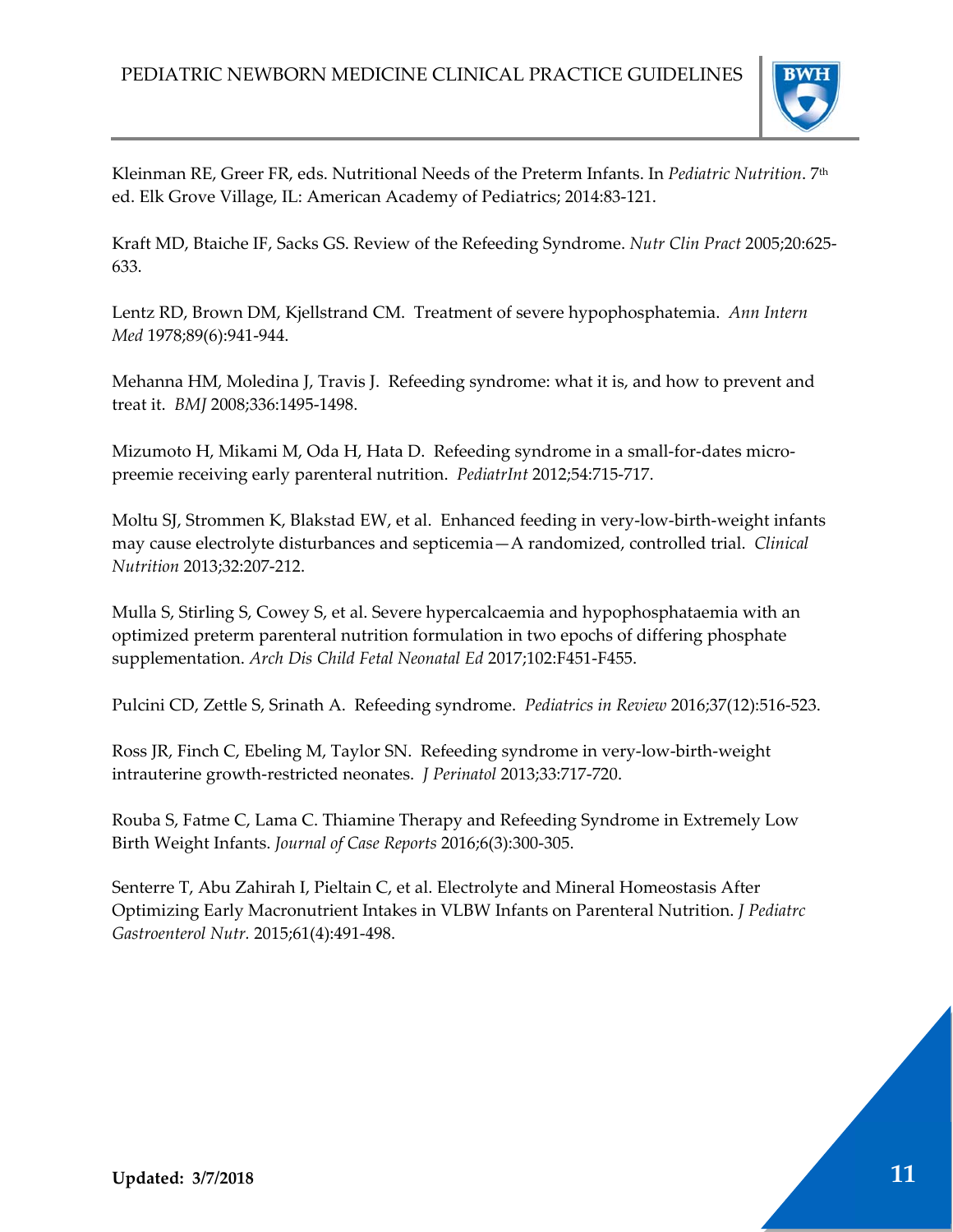

# **Appendix 1: Select complications of RS and associated electrolyte dyscrasias**

Based on adult and pediatric literature (Boateng 2010, Kraft 2005, Pulcini 2016)

| <b>Body System</b> | <b>Manifestations</b>                           | Associated electrolyte dyscrasia(s) |
|--------------------|-------------------------------------------------|-------------------------------------|
| Cardiac            | Arrhythmias, hypertension, congestive heart     | Hypophosphatemia; Hypokalemia;      |
|                    | failure, sudden death                           | Hypomagnesemia; sodium retention    |
| Gastrointestinal   | Abdominal pain, constipation, vomiting,         | Hypokalemia; Hypomagnesemia         |
|                    | anorexia                                        |                                     |
| Musculoskeletal    | Weakness, myalgias, rhabdomyolysis,             | Hypokalemia; Hypomagnesemia         |
|                    | osteomalacia, weakness                          |                                     |
| Respiratory        | Dyspnea, respiratory failure, ventilator        | Hypophosphatemia; Hypokalemia       |
|                    | dependency, diaphragm/intercostal muscle        |                                     |
|                    | weakness, pulmonary edema                       |                                     |
| Neurologic         | Weakness, parasthesias, tremors, ataxia,        | Hypophosphatemia;                   |
|                    | delirium, acute encephalopathy, coma            | Hypomagnesemia                      |
| Metabolic          | Metabolic alkalosis, metabolic acidosis,        |                                     |
|                    | respiratory alkalosis, hyperglycemia            |                                     |
| Hematologic        | Infections, thrombocytopenia, hemolysis,        | Hypophosphatemia                    |
|                    | anemia                                          |                                     |
| Others             | Acute tubular necrosis, Wernicke's              | Vitamin/Thiamine deficiency;        |
|                    | encephalopathy, lactic acidosis, liver failure, | sodium retention                    |
|                    | fluid overload                                  |                                     |